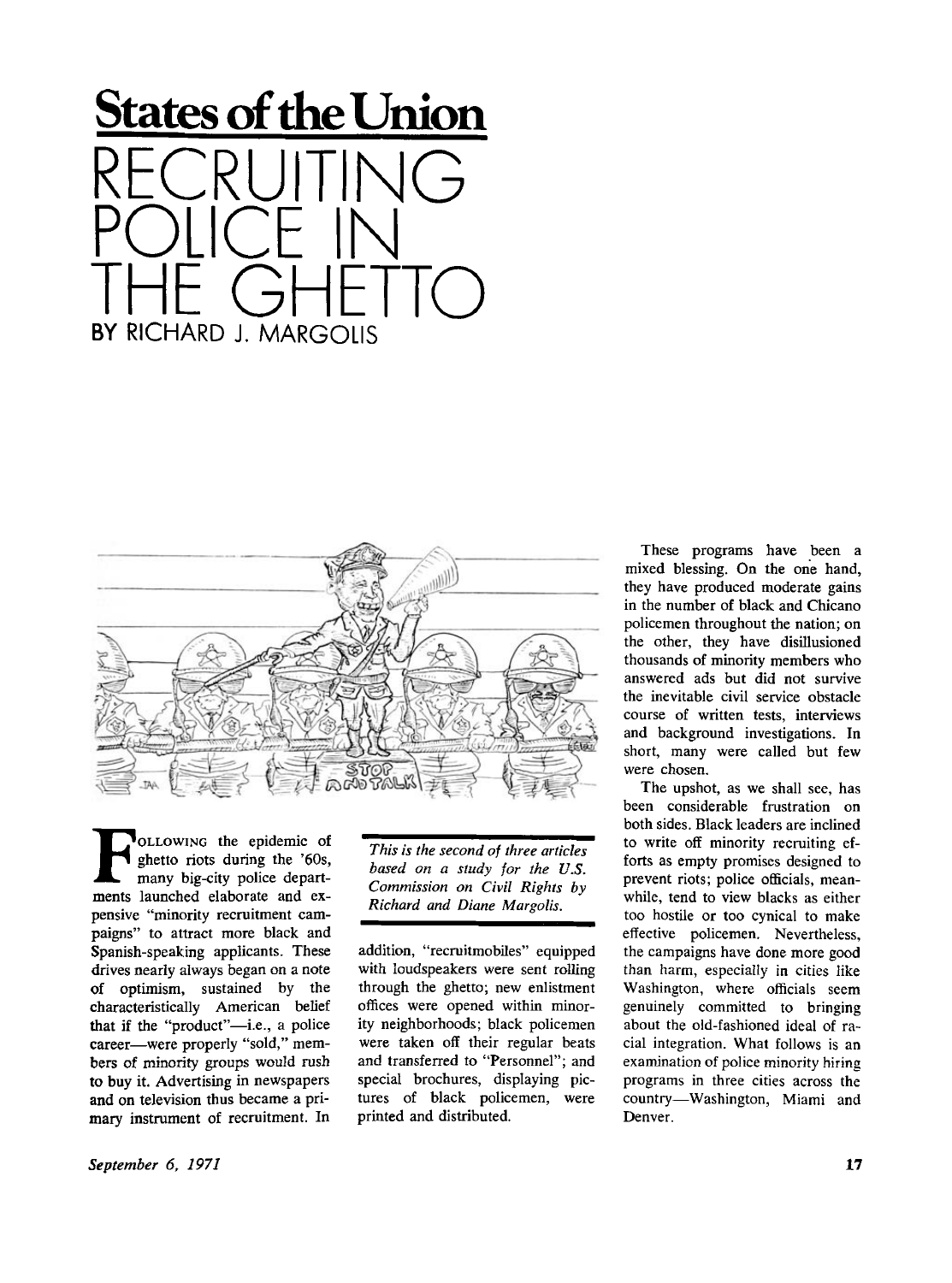## **Washington**

*"We believe it can be done, and we have begun to do it."* 

-JAMES MURRAY, HEAD OF THE POLICE PERSONNEL DIVISION.

Washington's 4,100-man police department is 30 per cent black and 70 per cent white—exactly the opposite of the city's population. But during this year the proportion of Negroes has steadily increased, until now more blacks than whites are joining the force, reversing 1970's recruiting ratio of 43 per cent black to 57 per cent white. The capital has admittedly had a lot of things going for it:

• A major expansion requiring the addition of 1,000 new officers in a single year.

• A wide-ranging recruiting staff of 99 men and women.

• A sufficient number of Negroes on the force to assure new black prospects they would not be alone.

• A sizable black middle class in the city from which to draw.

• Convenient access to special Federal funds for recruitment purposes.

Yet the real key to Washington's relative success is its commitment to a continuing program aimed at attracting minority-group police candidates, instead of a temporary, oneshot crusade. This not only allows greater flexibility in testing new techniques, but more significantly, it has made possible the building of bases of support within the black community. In fact, Washington personnel officials are convinced that the minority neighborhood should do its own recruiting in cooperation with the police department. Accordingly, they have helped a coalition of neighborhood organizations in the capital's Adams-Morgan section obtain U.S. Labor Department funds for the purpose of seeking out black policemen in their area.

Besides focusing on black community organizations in the District, police officials have sent recruiters into the nation's urban centers with

encouraging results. Moreover, for reasons no one completely understands, out-of-town Negro prospects pass the written test more frequently than do Washington blacks. In the first three-and-a-half months of 1970, for example, the difference was 57 per cent to 37.

As the figures indicate, though, the written test continues to be a major hurdle to minority recruitment. And this becomes especially apparent when the scores of local whites and blacks are contrasted. In the case of all applicants tested in recruitmobiles from July 1968 through June 1969, 85 per cent of the whites passed, as opposed to 47 per cent of the blacks.

Clearly, if such experiments as Adams-Morgan are to succeed, and if blacks are to have any confidence in the proceedings, the written requirements will have to be revised. District Civil Service Commission officials who administer the tests say they are doing just that. They are rather vague in describing the revisions, however, and it remains to be seen whether the new tests will improve the chances of blacks.

## **Miami**

*"We're suffering from a kind of social hangover."* 

-A BLACK POLICEMAN.

The hangover in the Miami Police Department comes from years of segregation. It was not until 1963 that the department swore off abolishing its all-black precinct and attempting to integrate its 65 black policemen. Before then no Negro had been allowed to attend the police training academy, and blacks were given the rank of "patrolman"—one notch below the lowest white rank of "officer." To this day the policemen maintain separate Benevolent Associations, but opportunities for black policemen have improved; there are now four black sergeants and two black lieutenants on the force.

Like so many other cities, Miami

got into minority police recruitment in response to ghetto violence. Following the disturbances that marred the August 1968 Republican National Convention, it launched "Operation Badge," a sophisticated door-die effort that relied heavily on posters, brochures, newspaper advertising, and canvassing in the ghetto.

The recruitmobiles—bearing the message, "STOP! LET'S TALK!"were also used as complaint centers, giving ghetto residents an opportunity to cite instances of harassment or other kinds of humiliation at the hands of policemen. To further inspire ghetto confidence in the department, while the complainant waited, an officer with a telephone in the mobile unit began checking out his grievance.

"There was a period after the riot," notes a city hall official, "when cops wouldn't dare make an arrest in certain parts of the ghetto. The black community and the police were at swords' points." Everyone agrees that the climate has improved, and charges of police brutality have dropped sharply. "Operation Badge shifted the reaction," the official says. "It drew off the poison."

It attracted quite a few black police applicants, too: an average of 12 a week for the first nine months of the campaign. Yet the same period saw only nine of them make it into the department. Today, about 70 out of 700 policemen are black and perhaps another 30 are Cuban—in other words, roughly 14 per cent of the force consists of minority-group members, compared to 45 per cent of the city's population. There is little prospect of a change in this ratio, for black and Cuban applications are falling off markedly, in large measure because the department's sincerity is suspect. "They came in here and beat the drum for Negro recruits," a black journalist remarked, "and when the guys responded they were kicked in the teeth." Unlike Washington, Miami has not persuaded its minority citi